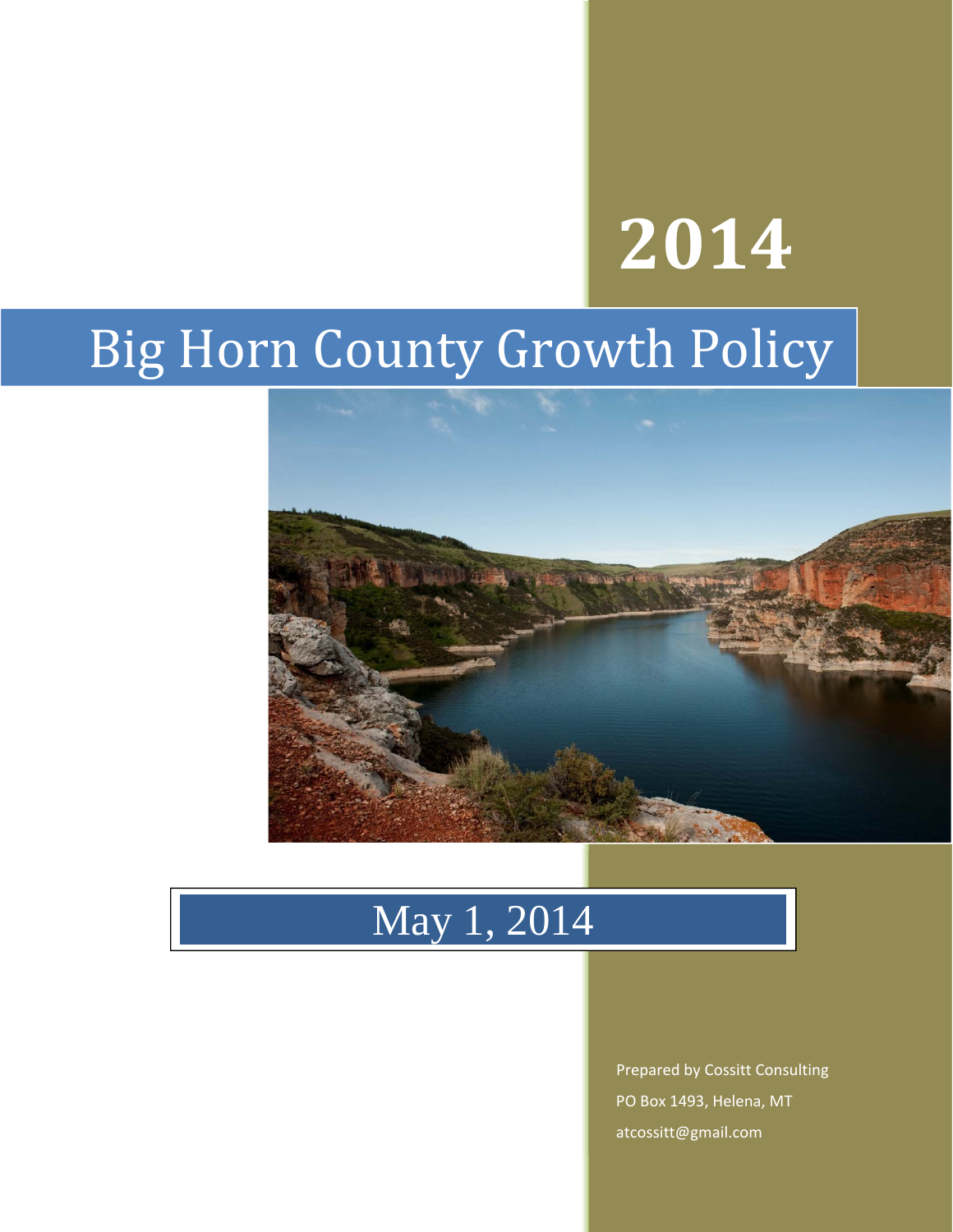#### 2014 BIG HORN COUNTY GROWTH POLICY

#### **Table of Contents**

| $1_{-}$ |  |
|---------|--|
|         |  |
|         |  |
|         |  |
|         |  |
|         |  |
|         |  |
|         |  |
|         |  |
|         |  |
|         |  |
|         |  |
|         |  |
|         |  |
|         |  |
|         |  |
|         |  |
|         |  |
|         |  |
|         |  |
|         |  |
|         |  |
|         |  |
|         |  |
|         |  |
|         |  |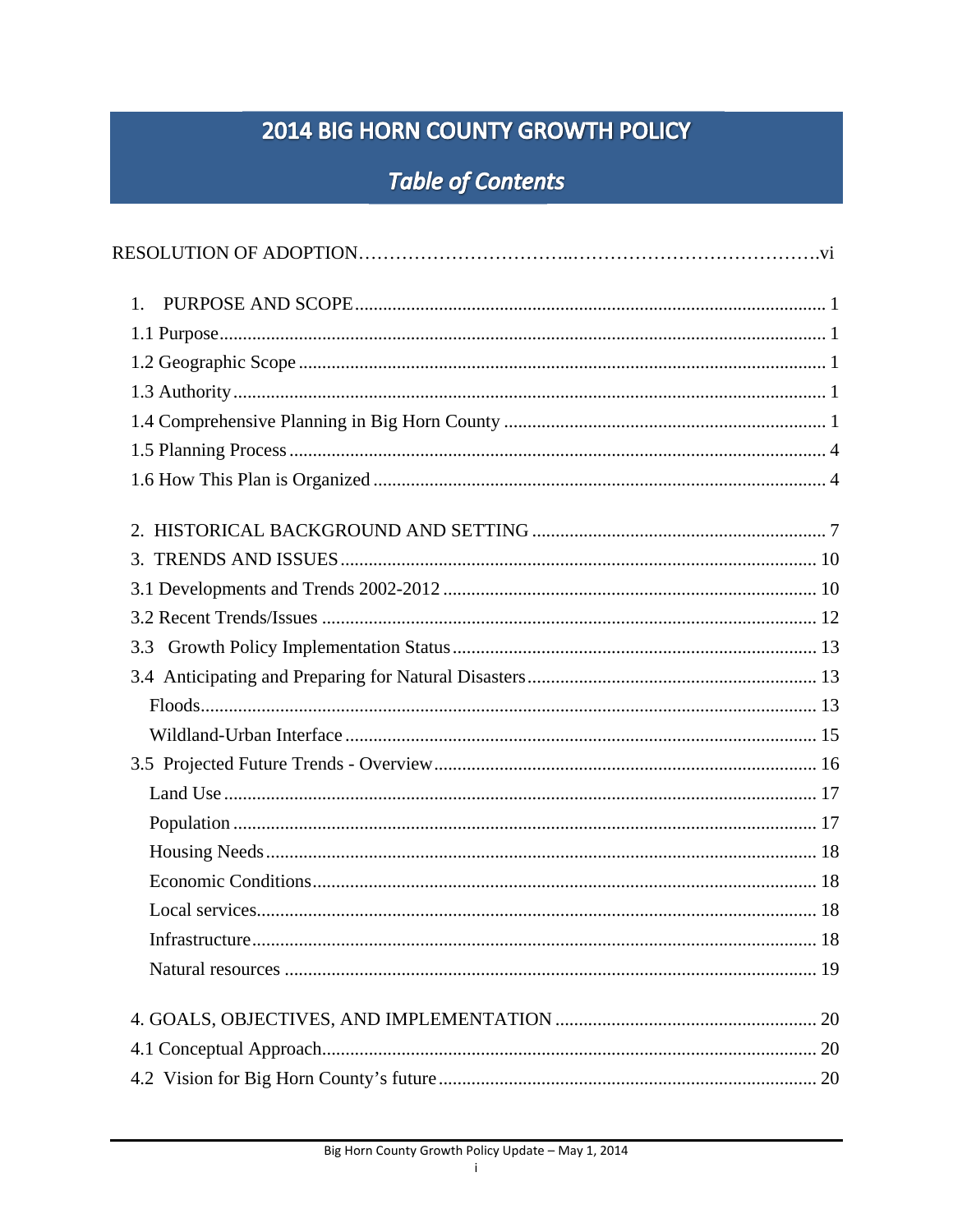| 4.6 Growth Policy Review – Implementation, Revisions and Amendment  30 |  |
|------------------------------------------------------------------------|--|
|                                                                        |  |
|                                                                        |  |
|                                                                        |  |
|                                                                        |  |
|                                                                        |  |
| 5.                                                                     |  |
|                                                                        |  |
|                                                                        |  |
|                                                                        |  |
|                                                                        |  |
|                                                                        |  |
|                                                                        |  |
|                                                                        |  |
|                                                                        |  |